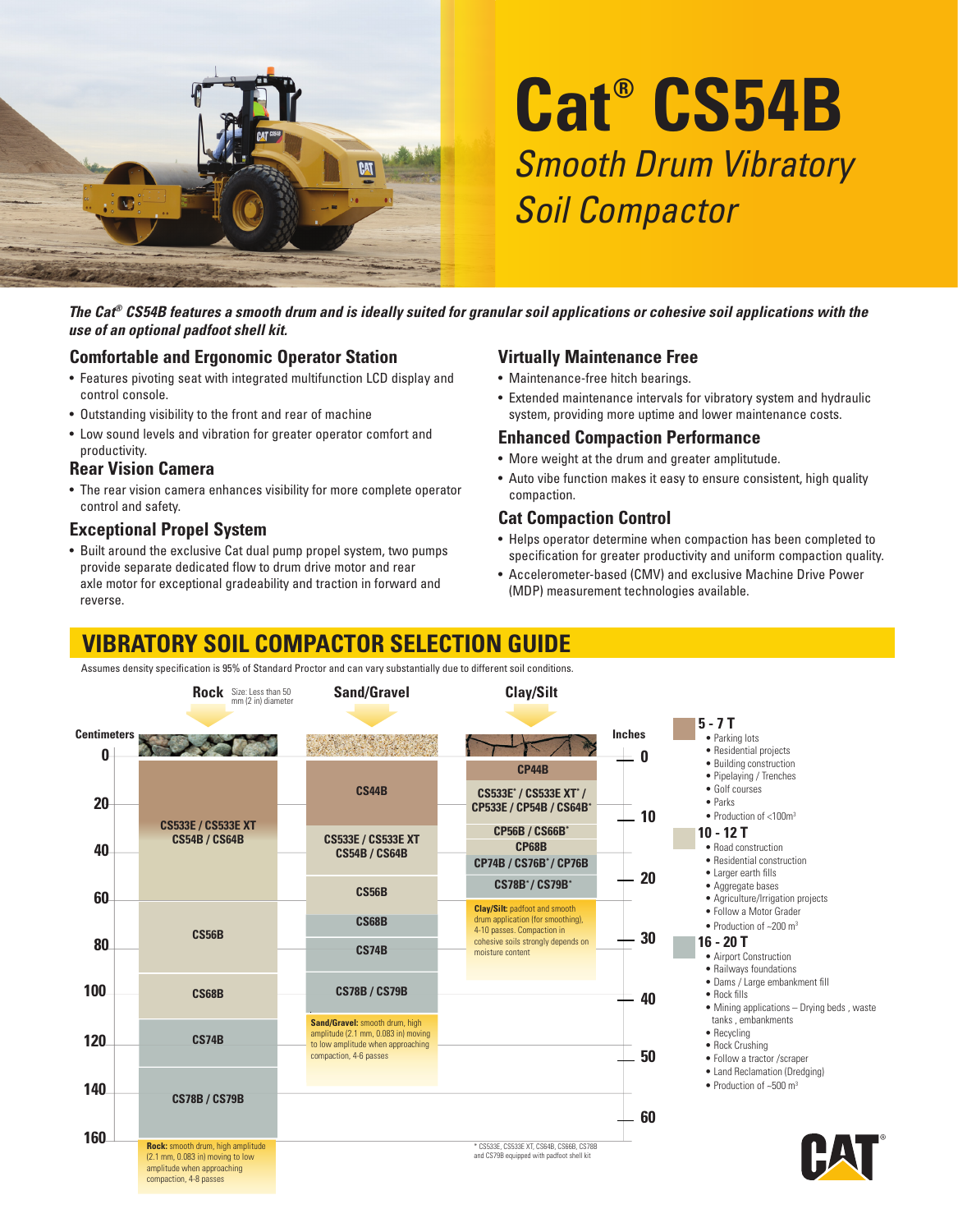## **Technical Specifications**

| <b>Engine - Power Train</b>              |                                              |                         |  |
|------------------------------------------|----------------------------------------------|-------------------------|--|
| <b>Engine Model</b>                      | Cat C4.4                                     |                         |  |
| <b>Global Emissions</b>                  | <b>US EPA Tier 3</b><br><b>EU Stage IIIA</b> |                         |  |
| Gross Power ISO 14396                    | 96.5 kW                                      | 129.4 hp                |  |
| Gross Power SAE J1995                    | 97.1 kW                                      | 130.2 hp                |  |
| Net Power ISO 9249*                      | 85.3 kW                                      | 114.4 hp                |  |
| Net Power SAE J1349*                     | 84.3 kW                                      | 113.0 <sub>hp</sub>     |  |
| Displacement                             | 4.4 L                                        | $268.5$ in <sup>3</sup> |  |
| Stroke                                   | $127$ mm                                     | $5$ in                  |  |
| Bore                                     | $105 \text{ mm}$                             | 4.1 in                  |  |
| Max. Travel Speed (Forward or Reverse)   | $11.2$ km/h                                  | 7 mph                   |  |
| Theoretical Gradeability, no vibration** | 55%                                          |                         |  |

| <b>Vibratory System Specifications</b> |                  |                |  |
|----------------------------------------|------------------|----------------|--|
| Frequency                              |                  |                |  |
| <b>Standard</b>                        | 30.5 Hz          | 1830 vpm       |  |
| During Eco-mode Operation              | 27.7 Hz          | 1664 vpm       |  |
| <b>Optional Variable Frequency</b>     | 23.3-30.5 Hz     | 1400-1830 vpm  |  |
| Nominal Amplitude @ 30.5 Hz (1830 vpm) |                  |                |  |
| High                                   | $1.9 \text{ mm}$ | $0.075$ in     |  |
| Low                                    | $0.95$ mm        | $0.037$ in     |  |
| Centrifugal Force @ 30.5 Hz (1830 vpm) |                  |                |  |
| Maximum                                | 234 kN           | 52,600 lb      |  |
| Minimum                                | 133 kN           | 29,900 lb      |  |
| Static Linear Load                     |                  |                |  |
| w/ open platform                       | $26.5$ kg/cm     | $148.5$ lbs/in |  |
| w/ steel sun canopy                    | 2636 kg/cm       | 149.3 lbs/in   |  |
| w/ ROPS/FOPS canopy                    | $26.9$ kg/cm     | $150.8$ lbs/in |  |
| w/ROPS/FOPS cab                        | 27.6 kg/cm       | 154.3 lbs/in   |  |

| <b>Weights</b>                           |           |           |  |
|------------------------------------------|-----------|-----------|--|
| Operating Weight w/ open platform        | 9980 kg   | 22,002 lb |  |
| Operating Weight w/ steel sun canopy     | 10 080 kg | 22,223 lb |  |
| Operating Weight w/ ROPS/FOPS canopy     | 10 240 kg | 22,575 lb |  |
| <b>Operating Weight w/ ROPS/FOPS cab</b> | 10 555 kg | 23,265 lb |  |
| Weight at Drum w/ open platform          | 5660 kg   | 12,478 lb |  |
| Weight at Drum w/steel sun canopy        | 5690 kg   | 12,544 lb |  |
| Weight at Drum w/ ROPS/FOPS canopy       | 5745 kg   | 12,666 lb |  |
| Weight at Drum w/ ROPS/FOPS cab          | 5880 kg   | 12,959 lb |  |
|                                          |           |           |  |

| <b>Additional Weight with:</b>  |           |             |
|---------------------------------|-----------|-------------|
| <b>Oval Padfoot Shell Kit</b>   | + 1730 ka | $+3.814$ lb |
| <b>Square Padfoot Shell Kit</b> | + 1880 kg | $+4.145$ lb |

\* Net power advertised is the power available at the engine flywheel when equipped with a fan at maximum speed, air cleaner, and alternator.

\*\* Actual gradeability may vary based on site conditions and machine configuration. Refer to the Operation and Maintenance Manual for more information.

| <b>Service Refill Capacities</b>       |                 |           |  |
|----------------------------------------|-----------------|-----------|--|
| Fuel Tank, total capacity              | 242 L           | 64 gal    |  |
| <b>Cooling System</b>                  | 25.4L           | $6.7$ gal |  |
| Engine Oil w/ Filter                   | 8.5L            | $2.2$ gal |  |
| <b>Eccentric Weight Housings</b>       | 26L             | $6.9$ gal |  |
| <b>Axle and Final Drives</b>           | 18 L            | $4.8$ gal |  |
| <b>Hydraulic Tank (service refill)</b> | 50 <sub>1</sub> | 13.2 gal  |  |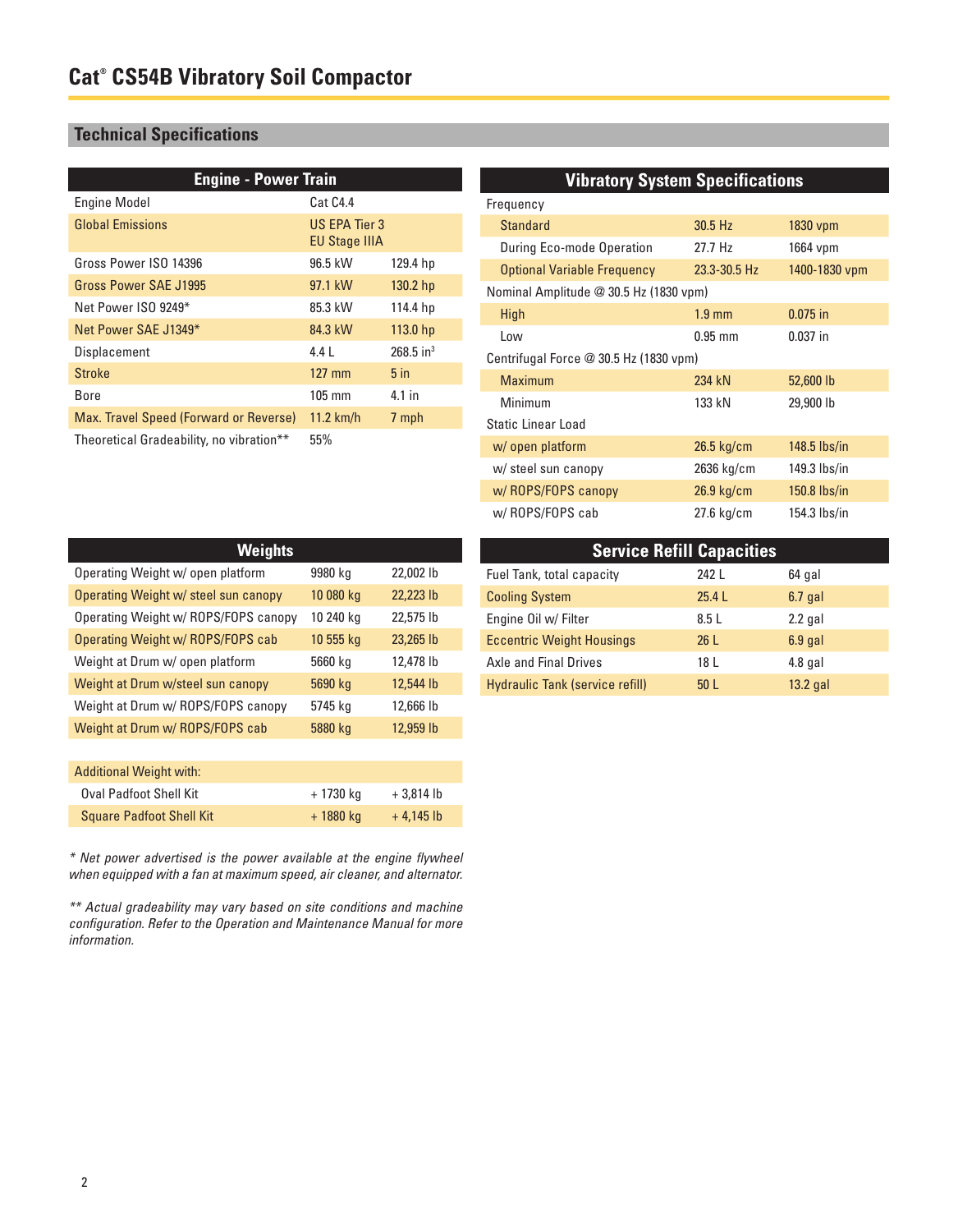

| <b>Dimensions</b>              |                    |            |
|--------------------------------|--------------------|------------|
| Overall Length                 | 5.85 m             | 19.21 ft   |
| <b>Overall Width</b>           | $2.30 \; \text{m}$ | $7.53$ ft  |
| Drum Width                     | 2134 mm            | 84 in      |
| <b>Drum Shell Thickness</b>    | $25 \text{ mm}$    | $1$ in     |
| Drum Diameter                  | 1534 mm            | 60.4 in    |
| <b>Maximum Overall Height</b>  | $3.11 \text{ m}$   | $10.2$ ft  |
| Wheelbase                      | 2.9 <sub>m</sub>   | $9.5$ ft   |
| <b>Ground Clearance</b>        | 442 mm             | 17.4 in    |
| Curb Clearance                 | 543 mm             | 21.4 in    |
| <b>Inside Turning Radius</b>   | $3.68$ m           | $12.07$ ft |
| <b>Hitch Articulaton Angle</b> | $34^{\circ}$       |            |
| <b>Hitch Oscillation Angle</b> | $15^{\circ}$       |            |
|                                |                    |            |

## **Optional Padfoot Shell Kit Specifications**

| Number of Pads                      | 120             |                       |
|-------------------------------------|-----------------|-----------------------|
| Pad Height, oval pads               | $90 \text{ mm}$ | $3.5$ in              |
| Pad Face Area, oval pads            | 63.5 $cm2$      | $9.8$ in <sup>2</sup> |
| Pad Height, optional square pads    | $90 \text{ mm}$ | 3.5 <sub>in</sub>     |
| Pad Face Area, optional square pads | 123 $cm2$       | 191 in <sup>2</sup>   |
| <b>Number of Chevrons</b>           | 16              |                       |